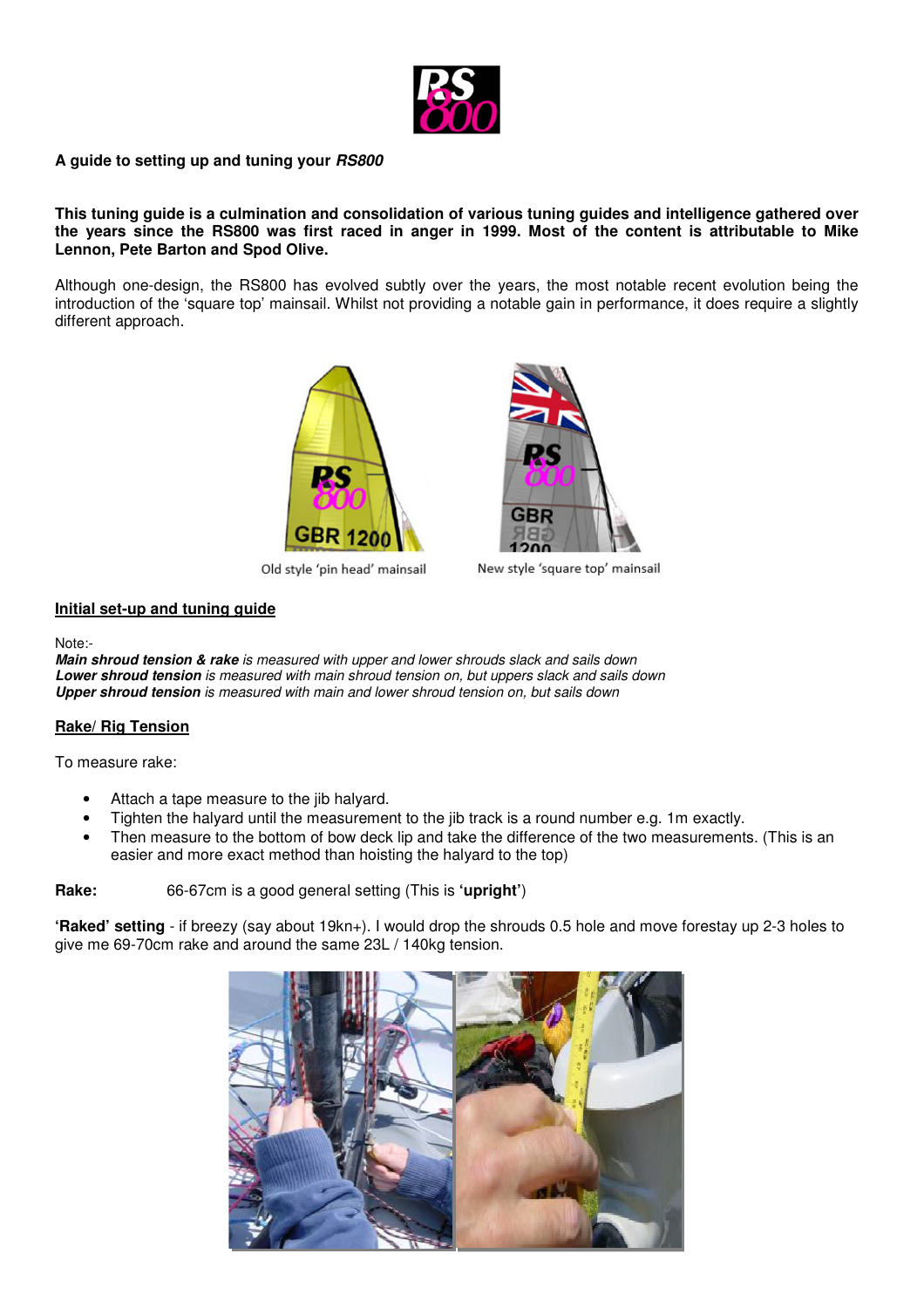# Measuring Rig Tension:



**Rig Tension:** Using a *Loos PT-1M* (Fig.1) on the forestay a 23 reading is a good general setting Using a *Spinlock Rig-Sense* gauge (Fig.2) this is **140kg** (This should equate to around 30 (Loos) / 220kg on the main shrouds)



*Note: When first setting up this will require some trial and error, so you will need to move forestay and shroud pins until you achieve this.* 

**Summary settings table** - Below is one for my boat, it shows how the relative positions of the settings change as the wind varies (but note: shroud, forestay & lowers lengths will differ between boats so the shroud, forestay and lowers settings below are only an indication; you need to check your own boat).

I suggest you produce something like this then laminate it and tape it to your rack bar:

| <b>RS800</b>        | $0-7kn$ | 8-14kn | 15-18kn | 19-24kn | $25kn+$ |
|---------------------|---------|--------|---------|---------|---------|
| Shroud              | 5.5     | 5.5    | 5.5     | 6       | 6       |
| Forestay            | 6.5     | 6.5    | 6.5     | 3.5     | 3.5     |
| Lowers              | 5       | 5.5    | 5       | 5       | 4.5     |
| Jib Tack            | 3/4     | 3/4    | 5       | 6       | 7       |
| Jib<br><b>Track</b> | 3       | 2/3/4  | 4       | 5       | 6       |
| *Uppers             | 14      | 14     | 14      | 14      | 17      |

*Red shows relative change between wind bands only - exact settings may vary between boats* 

*0-7kn = drift/trundle 8-14kn = underpowered 15-18kn = fully powered 19-24kn = overpowered \*5kn+ = survival!*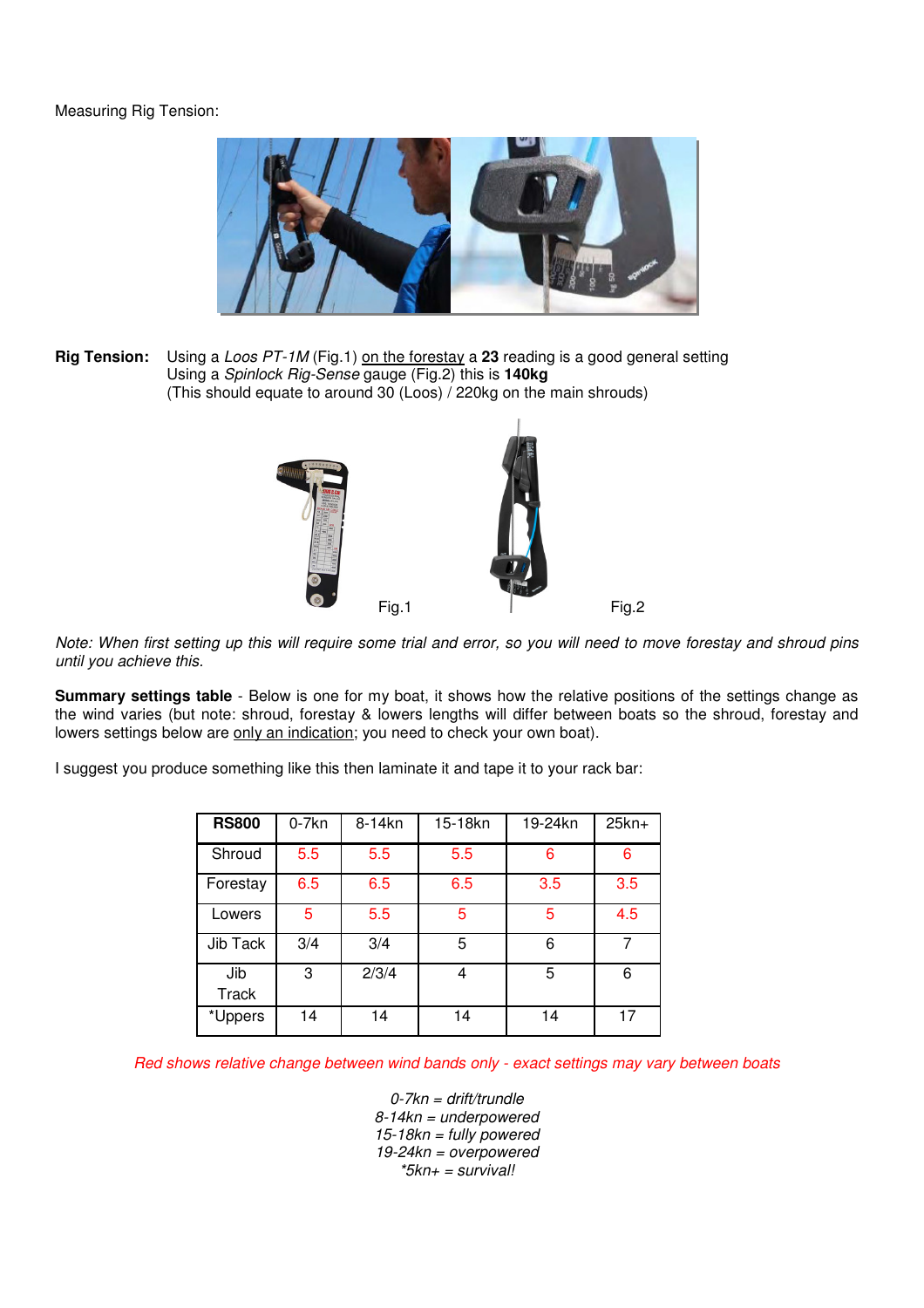- 'Round' numbers are the higher column of holes on chain plate, '0.5' numbers are the lower column (counted from the top downwards) – see Fig.3
- On bow chainplate use front holes for forestay and back holes for jib tack.



*Note: Forestay position affects available jib tack holes e.g. when forestay is 6.5 jib tack holes 6&7 are unavailable, when forestay is 3.5 jib tack holes 3&4 are unavailable, so some compromise may be necessary.* 

**Lowers** - these may be different on each side! Below is a guide to Lowers setting (with rig tension on but uppers off):-

| 0-7kn                                             | 8-14kn          | 15-18kn                       | 19-24kn | $25kn+$   |
|---------------------------------------------------|-----------------|-------------------------------|---------|-----------|
| Just tight (pull / push mast just a little to get | Tight           | Just tight (pull / push mast  | Some    | Some more |
| them on)                                          | $\mathsf{LOOS}$ | just a little to get them on) | slack   | slack     |

*Note: raking the shrouds will have a slackening effect on the lowers so this needs to be taken account (as can be seen in the summary table). When the main shrouds haven't moved, the increments of the lowers' settings between each wind band column is 0.5 holes at a time.* 

**Uppers** - Uppers are a dark art! If they are too slack or too tight then you are depowering. Somewhere in the middle, maybe around 14L (65kg), you are at max power.

Slacken to 12L (58kg) if gusty for rig good response, The slacker they are the more you will lose a high pointing mode, but you may still achieve a competitive VMG to windward sailing low fast angles.

Tightening these to 17L (82kg) is one solution if you want pointing (or rig support if honking) e.g. for flat water and steady wind.

*Note - uppers are limited by class rules to 4:1 purchase, which is a very fine adjustment and varies with different lowers settings; you therefore need to calibrate very precisely and check frequently.* 

**Spreaders –** The Class Rules state the following limits:-

- Lower spreaders: length 455-465mm / \*deflection 140-160mm
- Upper spreaders: length 355-365mm / \*deflection 135-155mm

On the lower spreaders particularly, max length and minimum deflection will give the most power.

\**The latest Selden rigs have fixed spreaders, which means that it is not possible to alter the spreader deflection.*

**Jib Tack** - this controls sheeting angle and moves down as wind increases

**Jib Clew** – In anything other than survival conditions attach the sheet to the centre hole on the clew board

#### **Jib Track** Counted from the centre outwards

- 2/3/4 for 8-14 knots depending on gusts, shifts and waves i.e. if gusty, shifty and wavy go wide to 4
- If flat water & steady wind, go narrow, maybe to 2, for a high pointing mode.
- **Generally go progressively wider as wind increases**. Wider in a breeze is not only faster but also easier to sail. If the boat 'staggers' go wider. Wider will also makes the boat more forgiving and less prone to stall or 'trip up' out of the tacks.

**Jib Halyard** - use like a Cunningham (Downhaul) - pull it very tight when windy.

*Note: After you bend mast on the water by applying mainsail Cunningham (Downhaul) & Kicker (Vang) you may need to pull Jib Halyard again when windy.*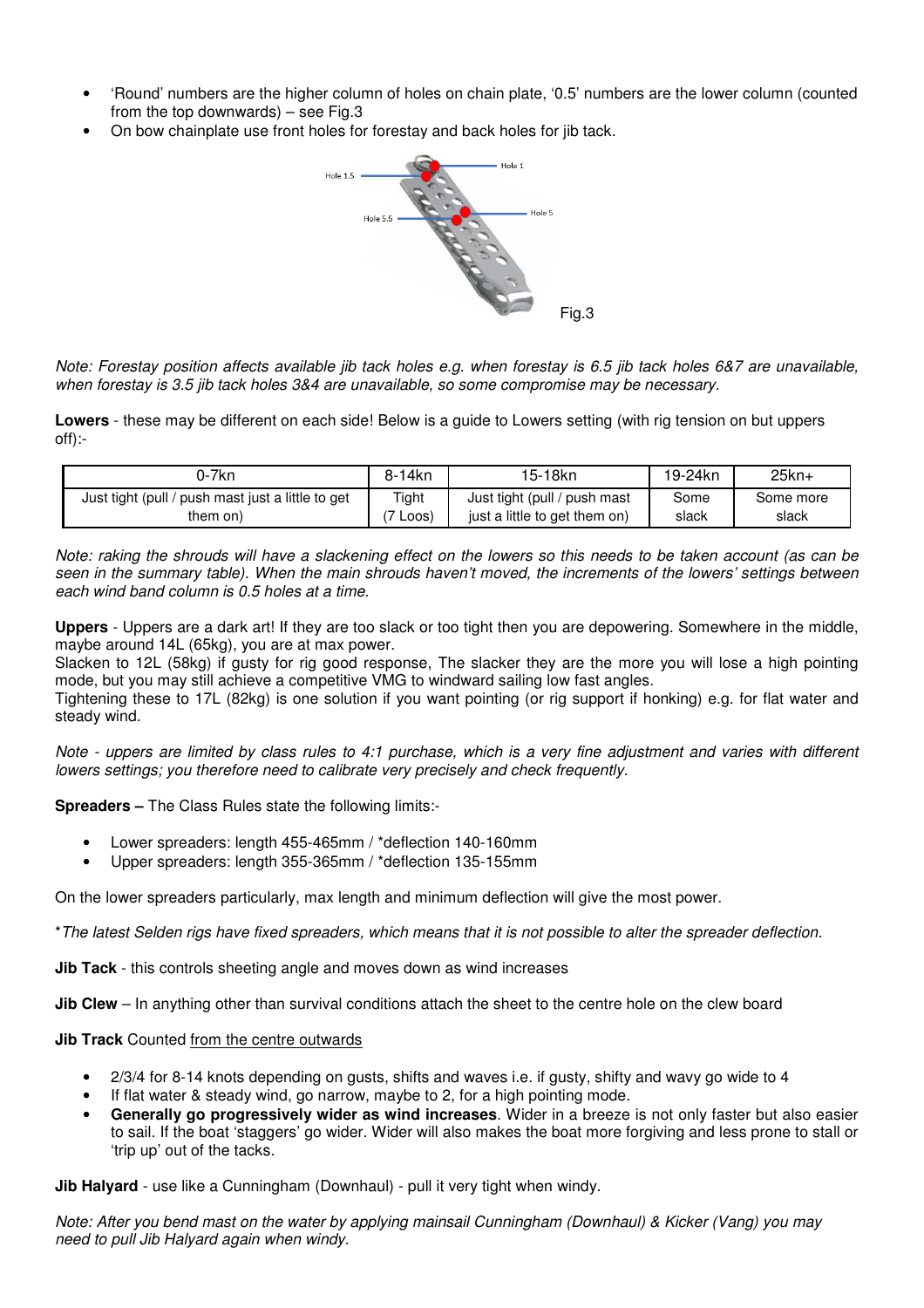## **On the water**

**Kicker / Vang-** In light airs and up to the point that you are nearly twin trapezing just take the slack out (too much kicker in light winds is slow)

As the wind increases beyond this, pull it progressively tighter until it is **very tight**.

*Tip: Mark the kicker with tape at 10cm to provide an easy visual reference for quick and accurate adjustment.* 

**Cunningham / downhaul**- rig up an 8:1 continuous system. The 8:1 will give you the necessary purchase when it is windy and with the 8:1 you will need it continuous to avoid running out.

Keep it slack until you are twin trapezing.

As the wind increases beyond this and you get overpowered and having to play the main, pull on progressively tighter until it is very tight.

**Outhaul** - Generally reasonably tight. The lowers can affect the depth of the main as much as the outhaul. When overpowered pull tight.

**Centreboard** - When you are heavily overpowered on the racecourse you have 2 choices; let the sails flog or raise the centreboard. Raising the centreboard progressively as you get overpowered will enable you too keep the sails sheeted longer. This will be faster, easier to sail and ultimately you can also point higher by achieving more speed and control.

| <b>RS800</b> | $0-7kn$ | 8-14kn | 15-18kn | 19-24kn | $25kn+$ |
|--------------|---------|--------|---------|---------|---------|
| Shroud       |         |        |         |         |         |
| Forestay     |         |        |         |         |         |
| Lowers       |         |        |         |         |         |
| Jib Tack     | 3/4     | 3/4    | 5       | 6       | 7       |
| Jib Track    | 3       | 2/3/4  | 4       | 5       | 6       |
| *Uppers      | 14      | 14     | 14      | 14      | 17      |

## **Complete, laminate and tape to boat:**

\*Square top main